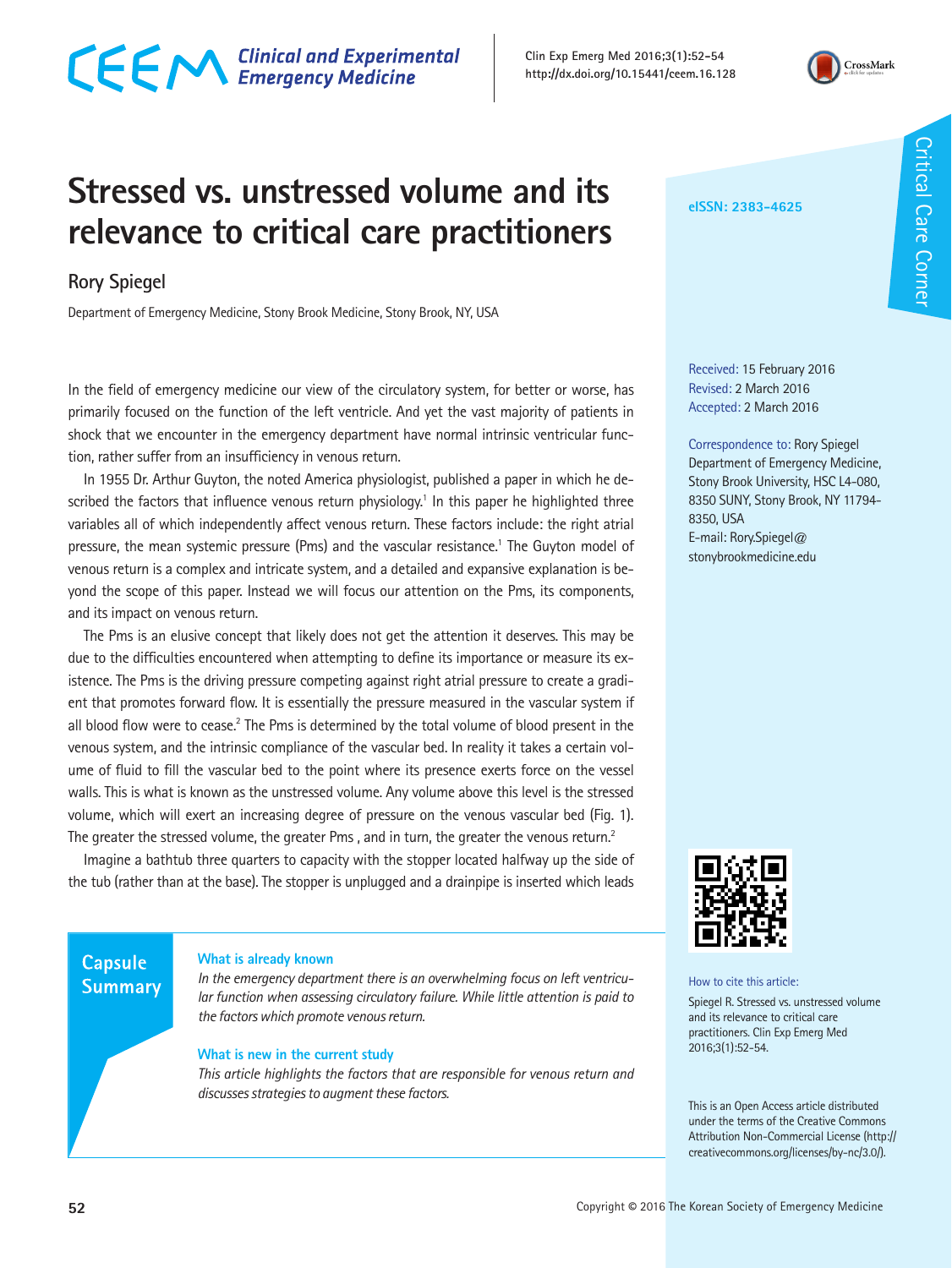# **CEEM**



**Fig. 1.** Stressed vs. unstressed volume.

to a bucket. The flow of water from the bathtub (vasculature) to Network Controller Construction of Unstressed volume the bucket (the right atrium), is determined by the relative pressure between the tub (the Pms), the bucket (the right atrial pressure) as well as the length and diameter of the drainpipe (venous resistance) (Fig. 2). In this model, the tub will drain to the level of the drainpipe but no farther. The remainder of the water in the system is considered the unstressed volume. In order to get more water to flow from the tub to the bucket, either more water can be added to the system, increasing both the total volume and stressed volume, or one can compress the walls of the tub. This will decrease the system's compliance, shifting a portion of the unstressed volume into stressed volume, which will allow more water to drain from the bed without adding additional volume to the system.

Let us examine this model in a clinical setting such as septic shock. The hypotension observed in sepsis is typically a distributive process. Essentially the vascular bed has vasodilated causing a relative hypovolemia. The total volume status is unchanged, but the vasodilation has caused an increase in the vascular compliance. This shifts a portion of the stressed volume to an unstressed state, leading to a decrease in the Pms, and in turn the venous return.3

In the hopes of correcting the physiologic perturbations induced by the septic state, it is not uncommon to attempt to implement changes by manipulating the stressed volume. Typically this is done in two fashions. First, one can add to the total volume of the system (in the form of a fluid bolus), which will increase both the stressed volume and the total volume. Second, one can promote a reduction in the vessel wall compliance (with the addition of vasopressor agents), causing a change in the ratio of volume in the stressed and unstressed states. In this case the total volume would stay constant, while the unstressed volume decreases and the stressed volume increases.

Now instead let us examine the effects of hemorrhagic shock on the stressed and unstressed volume. In acute blood loss the total volume will be reduced, leading to a decrease in the stressed



**Fig. 2.** Model of venous return. (A) Stressed volume responsible for Pms, (B) illustrating how a fluid bolus augments venous return, and (C) illustrating how vasopressors augment venous return.

volume. In the initial phases of compensated shock the body attempts to adapt for this loss with a catecholamine-induced venoconstriction. This compensatory measure decreases the compliance of the venous system shifting blood from the unstressed to the stressed volume, increasing the Pms and temporarily maintaining the venous return. If bleeding is not controlled, blood loss will outpace these compensatory venoconstrictive efforts. At this point further attempts to augment preload through the shifting of unstressed to stressed volume will not improve venous return. Volume replacement is now required. The replacement of lost blood with blood products, is an attempt to restore both the total volume and stressed volume to a more physiologic state.<sup>3</sup>

The physiology behind venous return is extremely complex and employs many independent variables all working in an asynchronous fashion. Despite the stressed and unstressed volume being only one of the many concepts that influence venous return, an intimate understanding of their influences is vital to managing hypotension in the emergency department. Traditionally emergency physicians have focused on volume replacement as the primary method of augmenting preload in patients presenting in shock, regardless of initial volume status. As a result, many patients who may not be truly hypovolemic, receive large volume fluid resuscitations. We are learning that this high volume strate-